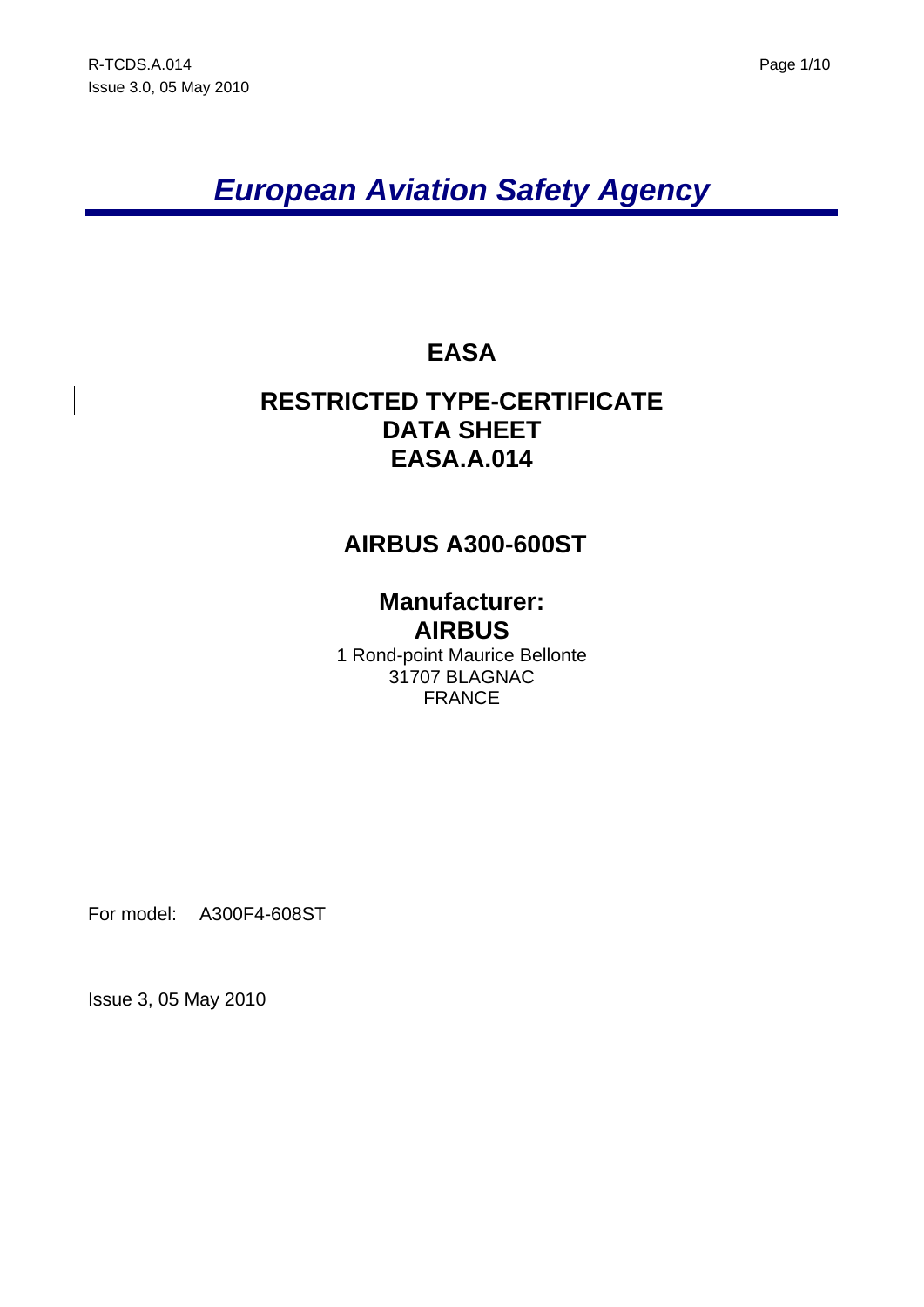### **TABLE OF CONTENT**

| 1.  |  |
|-----|--|
|     |  |
| 1.  |  |
| 2.  |  |
| 3.  |  |
| 4.  |  |
| 5.  |  |
| 6.  |  |
|     |  |
|     |  |
| 1.  |  |
| 2.  |  |
| 3.  |  |
| 4.  |  |
| 5.  |  |
| 6.  |  |
| 7.  |  |
| 8.  |  |
| 9.  |  |
| 10. |  |
| 11. |  |
| 12. |  |
| 13. |  |
| 14. |  |
| 15. |  |
| 16. |  |
| 17. |  |
| 18. |  |
| 19. |  |
|     |  |
|     |  |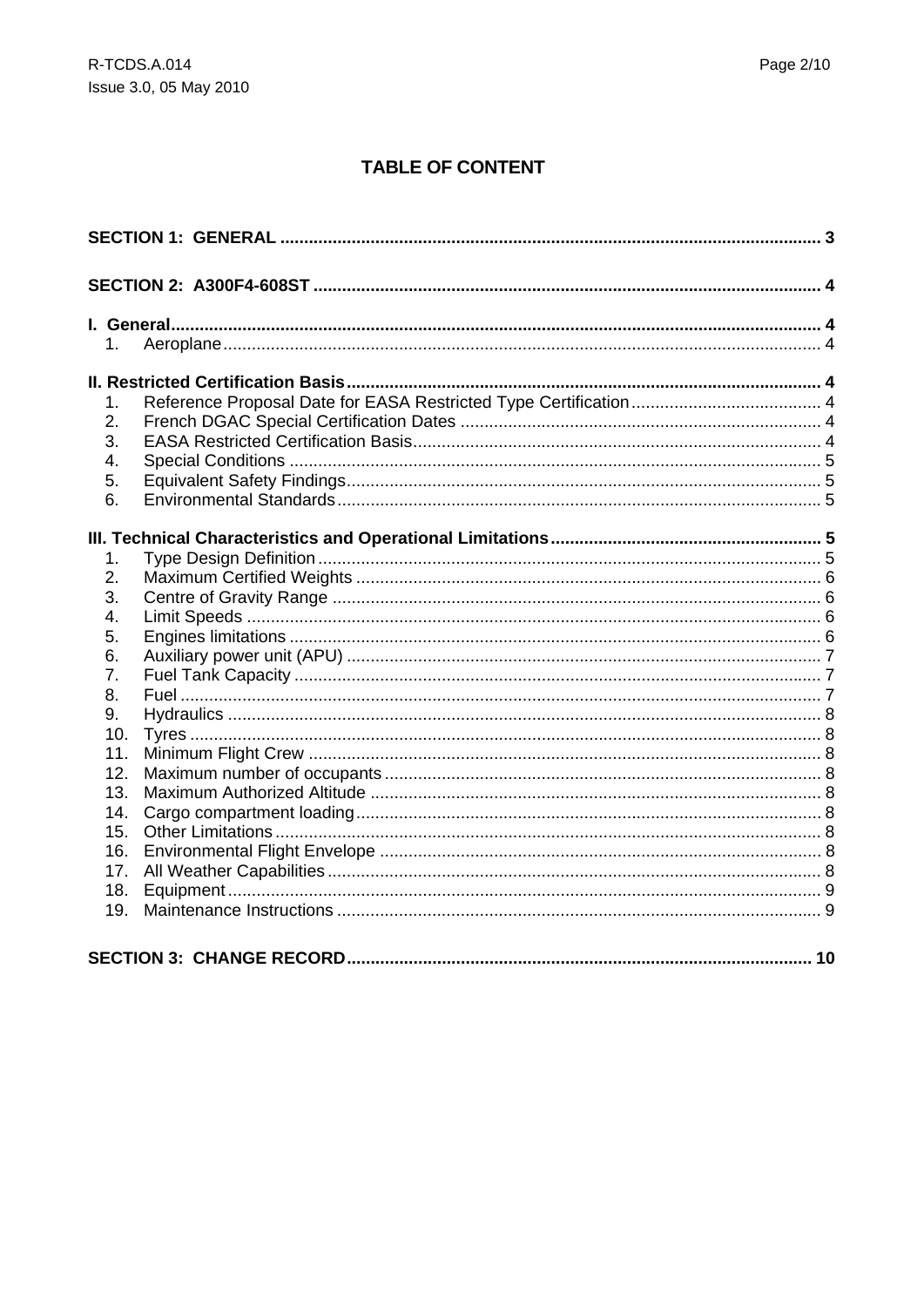### **SECTION 1: GENERAL**

- 1. Data Sheet No A.014
- 2. Airworthiness Category **Large Aeroplanes**
- 3. Certifying Authority EASA
- 4. Type Certificate Holder **AIRBUS**
- 

1 Rond-point Maurice Bellonte 31707 BLAGNAC - FRANCE

| 5. ETOPS Up to 180 minutes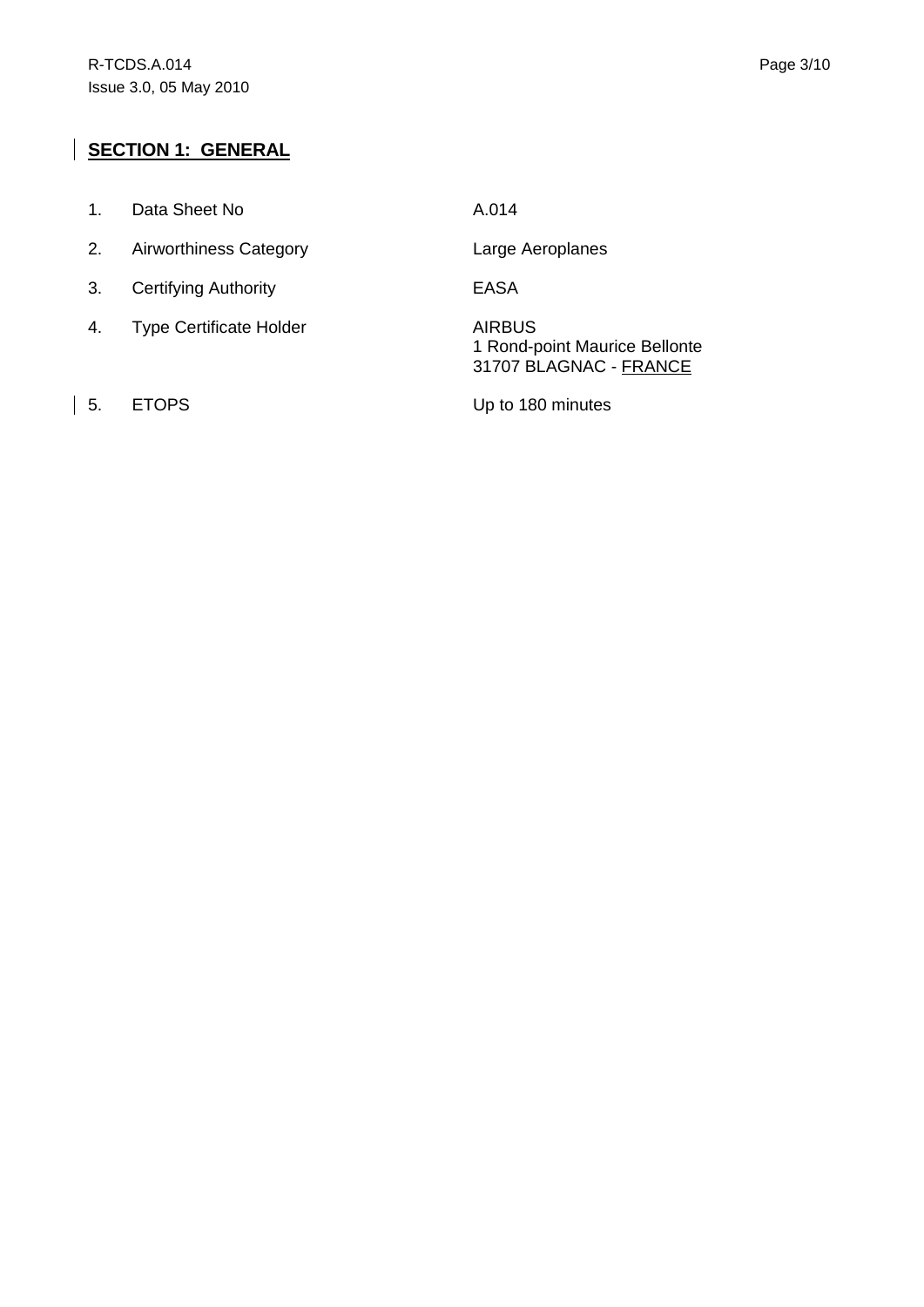#### **I. General**

#### 1. Aeroplane **Airbus A300F4-608ST**

#### **II. Restricted Certification Basis**

- 1. Reference Proposal Date for EASA Restricted Type Certification 27 May 2004
	- 2. French DGAC Special Certification Dates

| A300-600ST MSN 655: | 25 October 1995 |
|---------------------|-----------------|
| A300-600ST MSN 751: | 22 April 1996   |
| A300-600ST MSN 765: | 7 May 1997      |
| A300-600ST MSN 776: | 30 June 1998    |
| A300-600ST MSN 796: | 5 January 2001  |

- 3. EASA Restricted Certification Basis
	- FAR Part 25, including amdt. 1 through 19 (initial A300 certification basis);
	- FAR Part 25, including amdt. 19 through 44, except paragraphs: 25-109 amdt. 42 25-205, which is deleted and replaced by JAR 25-205 at change 14 25-301 amdt. 23 25-305(d) amdt. 23 25-331(a)(2) amdt. 23;
	- FAR Part 25, amdt. 46 for paragraphs  $25-803(c)(d)$  and  $25-809(f)(1)(iv)(v);$
	- FAR Part 25, amdt. 47 for paragraph  $25-809(f)(1)(iii)$ ;
	- FAR Part 25, amdt. 49 for paragraph 25-733;
	- FAR Part 25, amdt. 54 for paragraphs  $25-385(e)(1)$  and  $(e)(2)$ .

French-German complementary conditions

- CB7-1: Flight in rough air
- CC4-1: "En route" design conditions with high lift devices extended
- CC5-1: Design manoeuvre conditions
- 
- CC8-1: Bird impact<br>CC9-1: Asymmetric Asymmetric load on the horizontal stabilizers
- CC10-1: Ground loads
- CC11: Jacking loads
- CD1-1: General Design of Systems
- CD8-1: Operation of landing gear
- CD9-2: Protection of Equipments installed on LGs and LG Wheel Wells
- CE0: Engine installation Application JAR E
- CE2-1: Windmilling without oil
- CE4-1: Engine vibration levels
- CE10-1: Auxiliary power Unit (APU) and its installation on the Aircraft
- CF3-1: Functionning of the system under negative acceleration
- CF7-1: Electrics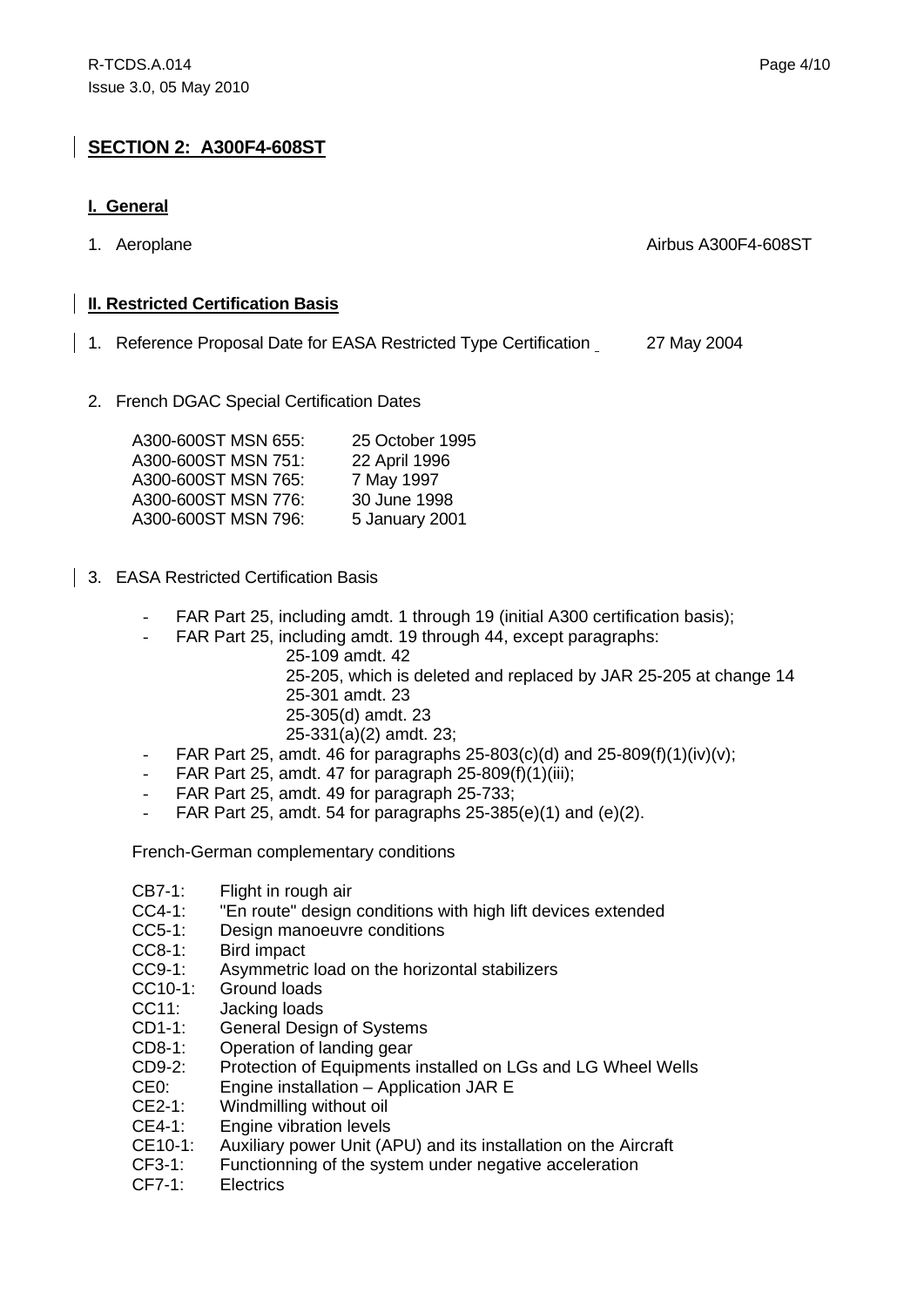#### 4. Special Conditions

- SC B01 Stick pusher
- SC B02 Stalling speeds and operational speeds
- SC C04 Damage tolerance evaluation
- SC C06 Discrete gust requirements
- SC C08 Crashworthiness
- SC C09 Stalling speeds for structural design
- SC D01 Pressurized cockpit
- SC D04 Main cargo door
- SC D05 Cargo compartment, Fire detection system response time
- SC D06 Fire protection of system within Class E cargo compartment
- SC K01 Category 2 operations
- SC K02 Autoland

#### 5. Equivalent Safety Findings

CRI D02 provides an equivalent level of safety to FAR 25-803(a), 805(a) and 809(a)(b) relative to "Emergency exits";

CRI D03 provides an equivalent level of safety to FAR 25-812(d)(e) relative to "Emergency lighting";

CRI D06 provides an equivalent level of safety to FAR 25-855 and 857(e) relative to the cargo compartments as far as the main deck cargo compartment is concerned.

6. Environmental Standards

Environmental requirements for noise, fuel venting and emissions ICAO Annex 16, Volume 1 – Chapter 3

Note: When Airbus modification 19603 (Recertify A300-600ST aircraft to new noise chapter 4 requirements) is embodied, the aircraft is compliant with ICAO Annex 16, Volume 1 – Chapter 4 and certificated to Stage 4 Noise requirements.

#### **III. Technical Characteristics and Operational Limitations**

Twin-jet, wide body, Super Transporter, large airplane category. Not authorized for passenger transport.

1. Type Design Definition

Definition of the A300-600ST reference model in AIRBUS publication:

- 00K001S0001/C1S (Equivalent Type Design for the Special Certification)
- 00K000A0001/C0S (List of modifications for the RTC, in addition to the Equivalent Type Design)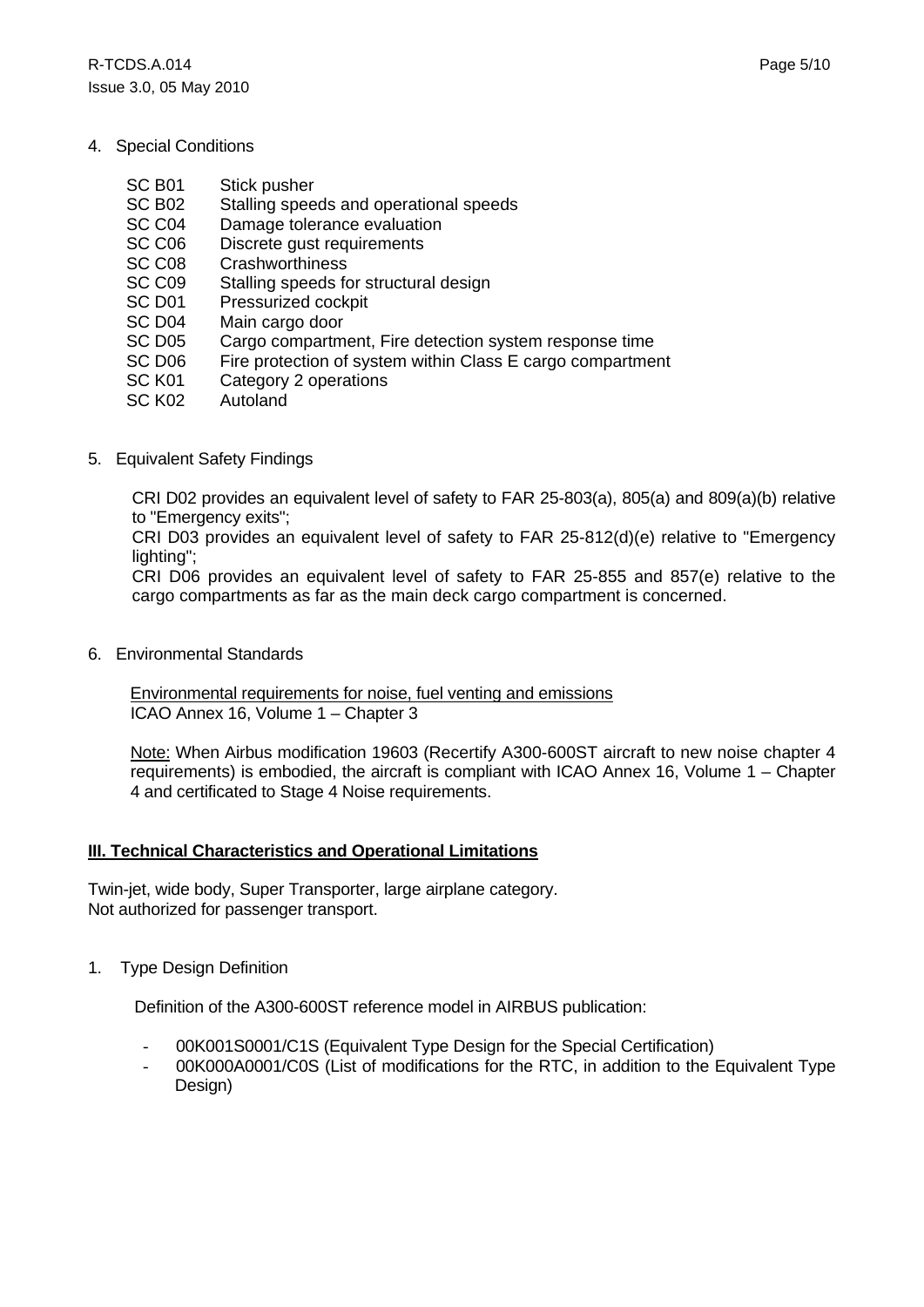#### 2. Maximum Certified Weights

#### *Valid for A300-600ST MSN 655*

| Taxi weight (Kg)      | 153 900                     |
|-----------------------|-----------------------------|
| Take-off weight(Kg)   | 153 000                     |
| Landing weight (Kg)   | 140 000                     |
| Zero fuel weight (Kg) | 132 000 (Center Tank empty) |
|                       | 130 000 (Center Tank used)  |

*Valid for A300-600ST MSN 751, 765, 776, 796* 

| Taxi weight (Kg)      | 155 900                     |
|-----------------------|-----------------------------|
| Take-off weight(Kg)   | 155 000                     |
| Landing weight (Kg)   | 140 000                     |
| Zero fuel weight (Kg) | 133 800 (Center Tank empty) |
|                       | 130 000 (Center Tank used)  |

#### 3. Centre of Gravity Range

Refer to EASA approved Aircraft Flight Manual.

4. Limit Speeds (Indicated Airspeed – IAS – unless stated otherwise)

Maximum Operating Mach – MMO : 0.70 Maximum Operating Speed – VMO (kt) : 295 Other speed limits: Refer to DGAC approved Flight Manual

#### 5. Engines limitations

Two GENERAL ELECTRIC CF6-80C2A8

| <b>ENGINE LIMITS</b><br>DATA SHEET E13NE<br><b>M.IM 13 (DGAC)</b>                                       | CF6-80C2A8                                                                                 |
|---------------------------------------------------------------------------------------------------------|--------------------------------------------------------------------------------------------|
| Static thrust at sea level*:<br>take-off $(5mn)^{n}$ (flat rated 30 $^{\circ}$ C)<br>maximum continuous | 25,740 daN<br>21,387 daN                                                                   |
| Approved oils:                                                                                          | See Specification GENERAL ELECTRIC<br>D50TF1 called for in Service Bulletin GE<br>$N°79-1$ |

**\*** Standard conditions (ISA: 15°C – 1013,2 mbar) and up to temperatures indicated in DGAC "Fiche de Caractéristiques Moteur", which also indicates thrust measurement conditions.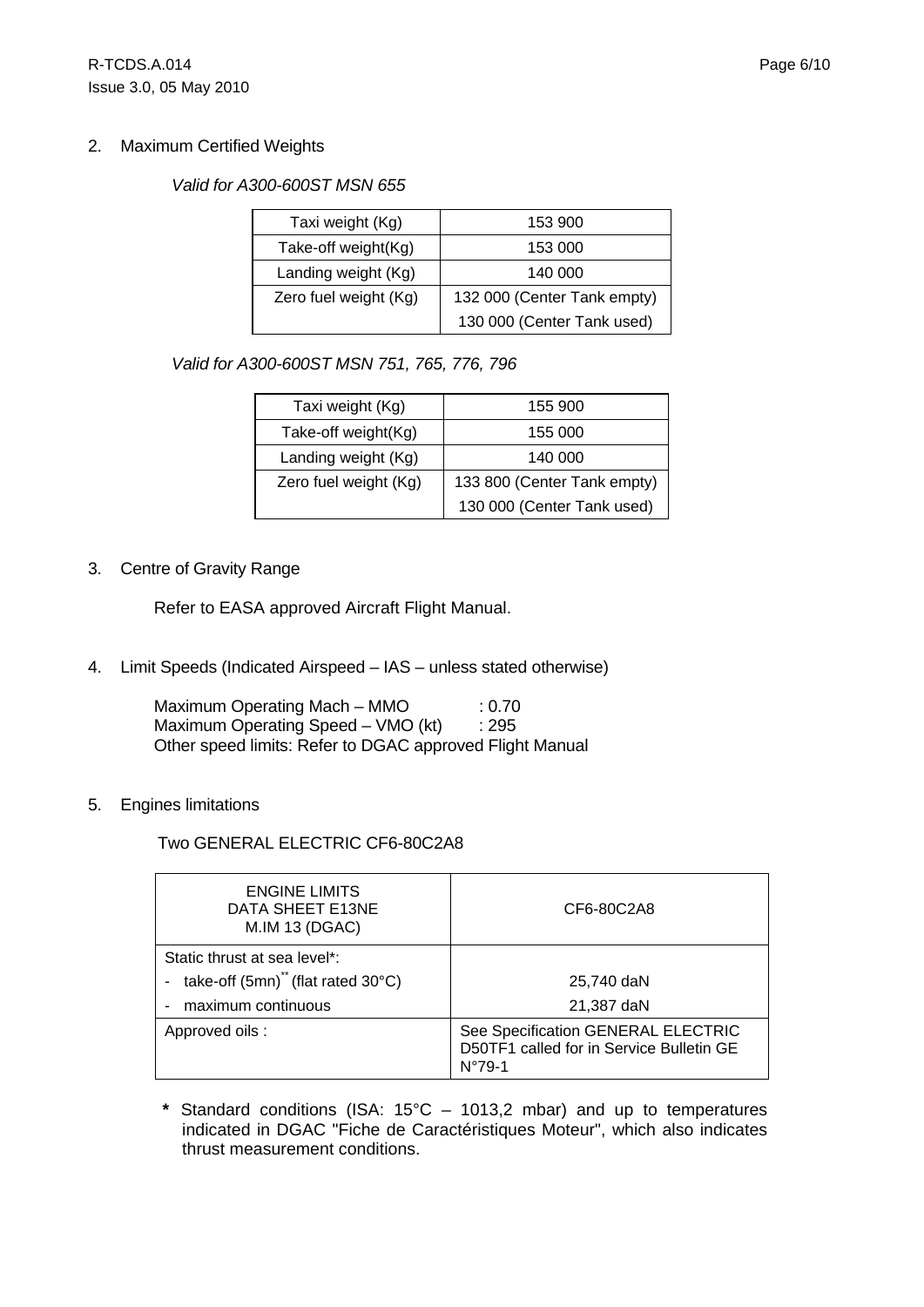**\*\*** 10 minutes at take-off thrust allowed only in case of engine failure (at take-off or during go-around) in accordance with DGAC "Fiche de caractéristiques moteur".

Other engine limitations: See the relevant Engine Type Certificate Data Sheet.

6. Auxiliary power unit (APU)

| Available mechanical shaft power at sea level | 98.5 KW         |
|-----------------------------------------------|-----------------|
| Maximum operating speed                       | 43562 rpm       |
| Maximum gas temperature at turbine outlet     | $585^{\circ}$ C |

Approved oils: See AIRESEARCH GTCP 331-250 Chapter 49-21-00 Table 2.

7. Fuel Tank Capacity (0.8 kg/litre)

| <b>TANK</b>  | Unusable fuel |       |         | Usable fuel |
|--------------|---------------|-------|---------|-------------|
|              | Кg            | Liter | Кg      | Liter       |
| Outer        | 12            | 15    | 7 4 0 8 | 9260        |
| Inner        | 130           | 163   | 28 112  | 35 140      |
| Center       | 48            | 60    | 14 080  | 17 600      |
| <b>TOTAL</b> | 190           | 238   | 49 600  | 62 000      |

#### 8. Fuel

Fuel determined to be in conformity with General Electric Specification DT50 TF2 may be used.

#### Additives:

- Anti-icing: PHILIPS PFA-55MB to MIL-I-27686 specification, 0.15% by volume maximum concentration.

I and TGF, 0.2% by volume maximum concentration (for Russian fuel). I-M and TGF-M 0.1% by volume maximum concentration (for Russian fuel).

- Biocide: SOHIO BIOBOR JF at 270PPM maximum concentration
- Anti-static: SHELL ASA-3 at 1PPM maximum concentration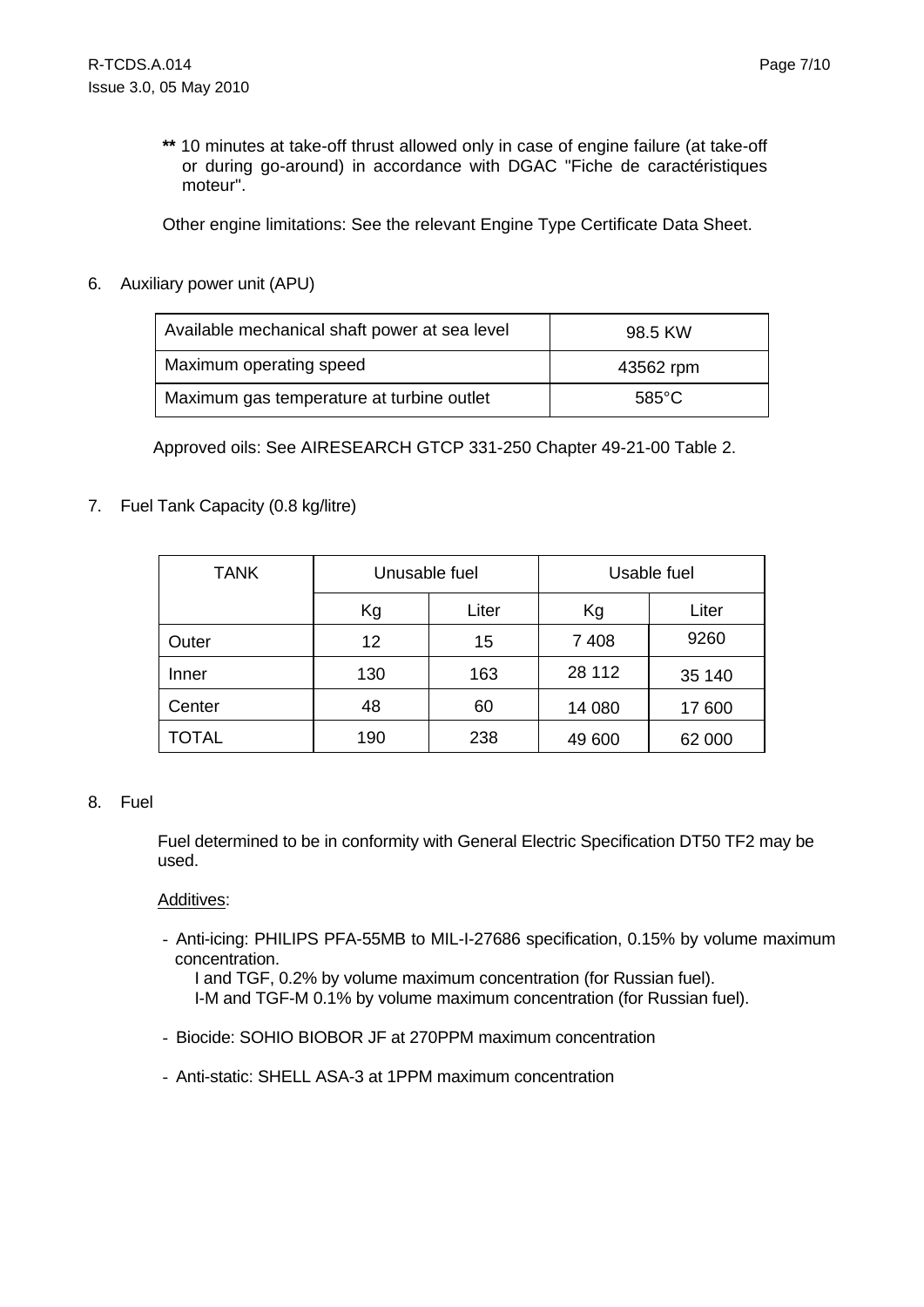R-TCDS.A.014 Page 8/10 Issue 3.0, 05 May 2010

#### 9. Hydraulics

Fluid specifications: NSA 30-7110

#### 10. Tyres

See Aircraft Maintenance Manual, chapters 12 and 32.

#### 11. Minimum Flight Crew

Two (2): Pilot and Co-pilot

12. Maximum number of occupants

Five (5) including Fligt Crew

#### 13. Maximum Authorized Altitude

35 000 ft

#### 14. Cargo compartment loading

The airplane must be loaded in accordance with the loading instructions given in the relevant WEIGHT AND BALANCE Manual – Chapter 1.10.

| Cargo compartment | Maximum load (kg) |
|-------------------|-------------------|
| Main              | 45 500            |
| Aft               | 12837             |
| Rear (Bulk)       | 27 837            |
| Forward           | 500               |

#### 15. Other Limitations

Refer to approved Airplane Flight Manual.

#### 16. Environmental Flight Envelope

Refer to approved Airplane Flight Manual.

#### 17. All Weather Capabilities

The aircraft is qualified to Cat 2 precicion approach and autoland.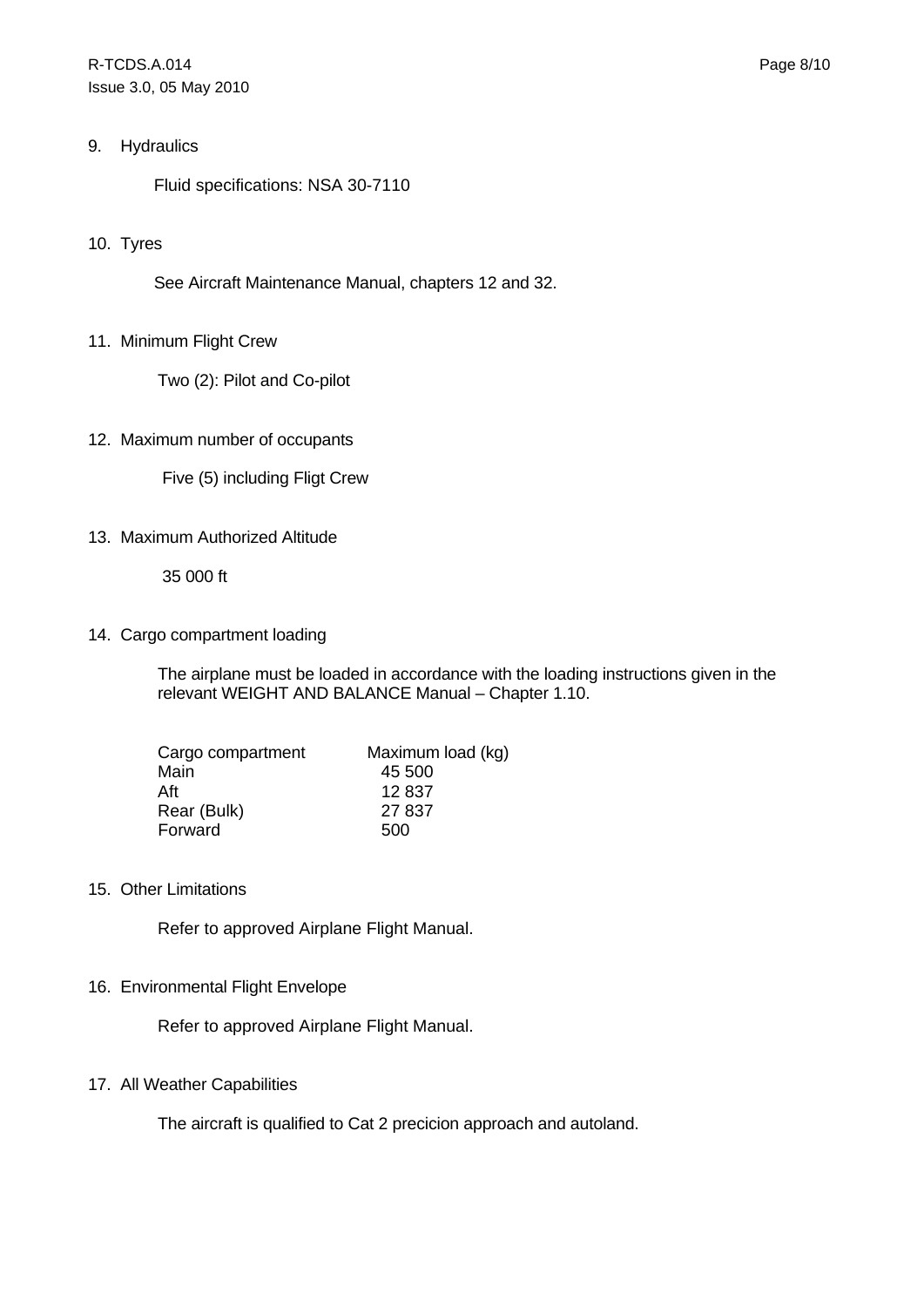#### 18. Equipment

The equipment required by the applicable requirements shall be installed.

#### 19. Maintenance Instructions

- Safe Life Airworthiness limitation items are provided in the A300-600 Airworthiness Limitation Section (ALS) Part 1, with supplement for A300-600ST aircraft approved by EASA (reference to ALS document)
- Certification Maintenance Requirements are provided in the A300-600 Airworthiness Limitation Section (ALS) Part 3 with supplement for A300-600ST aircraft approved by EASA (refer to Airbus document AI/ST5/829/85)
- Ageing system maintenance items are provided in the A300-600 Airworthiness Limitation Section (ALS) Part 4 with supplement for A300-600ST aircraft approved by EASA (reference to ALS document)
- Fuel Airworthiness Limitations are provided in the A300-600 Airworthiness Limitation Section (ALS) Part 5 with supplement for A300-600ST aircraft approved by EASA (refer to Airbus document 95A.1929/05)